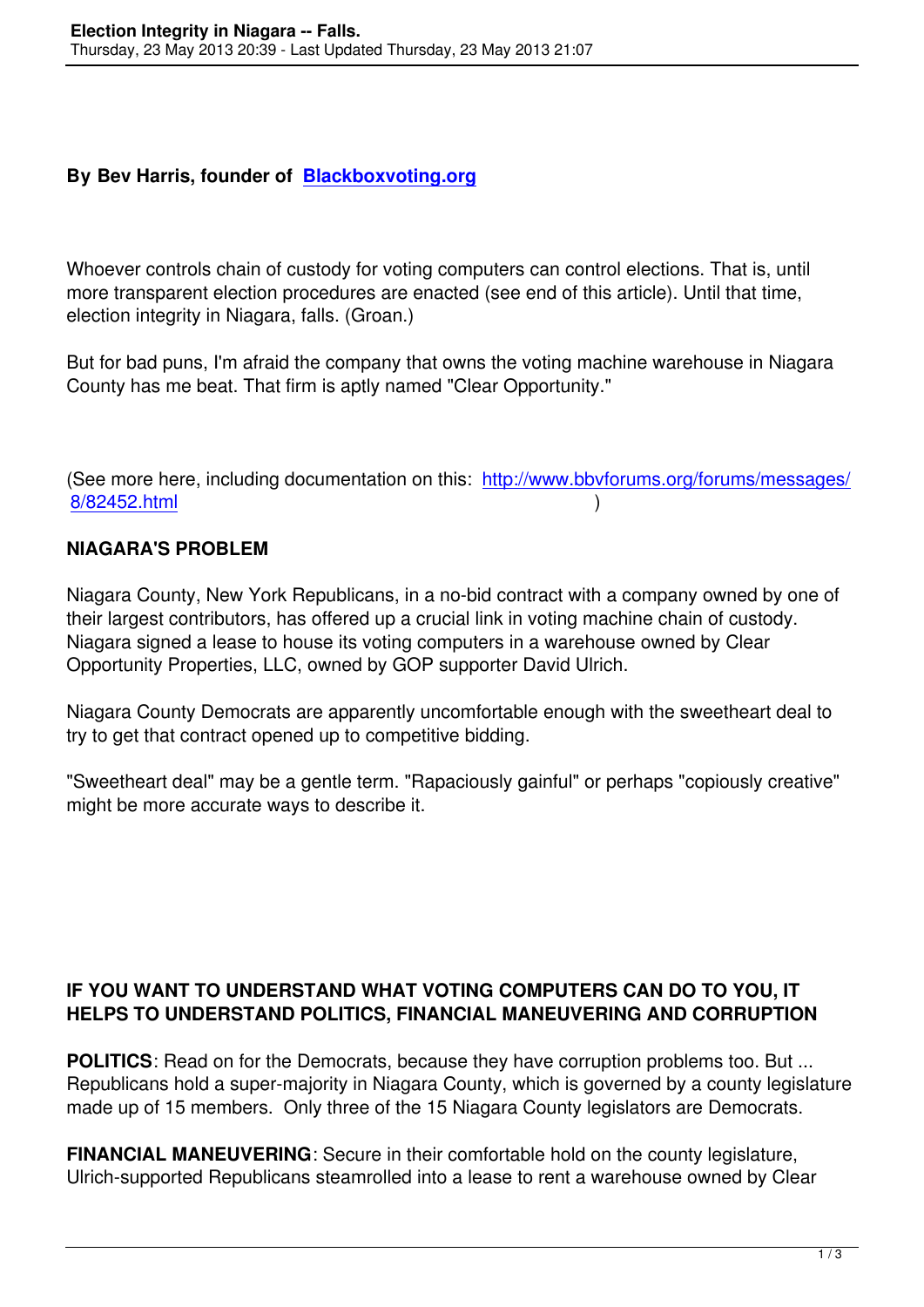Opportunity Properties LLC, controlled by one of their most generous donors, David Ulrich.

"In the months leading up to the county Republicans deciding to hand the lease to Ulrich, he made contributions of more than \$12,000 to local Republicans, \$6,000 of which went directly into the Niagara County Republican Committee." writes Darryl McPherson of the Niagara Falls Reporter.

McPherson's outstanding reporting on Ulrich's previous "clear opportunities" with Niagara tax money included an effort by GOP county legislators to sign a \$640,000 lease on a building that cost Ulrich just \$75,000 in 2004.

Niagara's Republican legislators also signed leases with Ulrich for the facility that houses their elections board, and other county offices.

According to McPherson, Ulrich's combined valuation on those properties in 1999 was just under \$1 million; flush with county-assigned taxpayer-funded leases, he turned around and sold the properties for \$9.1 million six years later.

But that's not the only hit on taxpayers. Republican lawmakers had public money foot the bill for a \$500,000 facility that they recently proposed selling for just \$160,000 to another GOP donor.

**CORRUPTION**: The building commissioner for the city of Niagara Falls, Guy Bax, pleaded guilty this month to taking bribes this month. Bax admitted to taking payoffs in exchange for steering work to a contractor, John Gross, who is now serving a 33-year sentence. Public official Bax's sentence? Probation. Does he lose his pension? Nope.

Bax was stripped of his position as building commissioner in 2011 and replaced by Dennis Virtuoso, who is now one of the Democratic county legislators backing a new contract on the voting machine warehouse.

In fact, Niagara County has a reputation for corruption. Even the Wikipedia entry for Niagara Falls has a section on its corruption.

For example: Former Niagara Falls Mayor Vincent Anello ripped off the pension fund of the International Brotherhood of Electrical Workers, of which he was a member, and was sentenced to 13 months in prison. Anelli was also indicted on federal charges of corruption regarding illegal payments from the powerful local businessman Joseph Anderson. He signed a plea agreement in Sept. 2010.

And if you've been following the flurry of busts in the New York legislature, you will know that this isn't about Republicans or Democrats, its about who has control over power and money.

## **WHAT'S THE MORAL OF THIS STORY?**